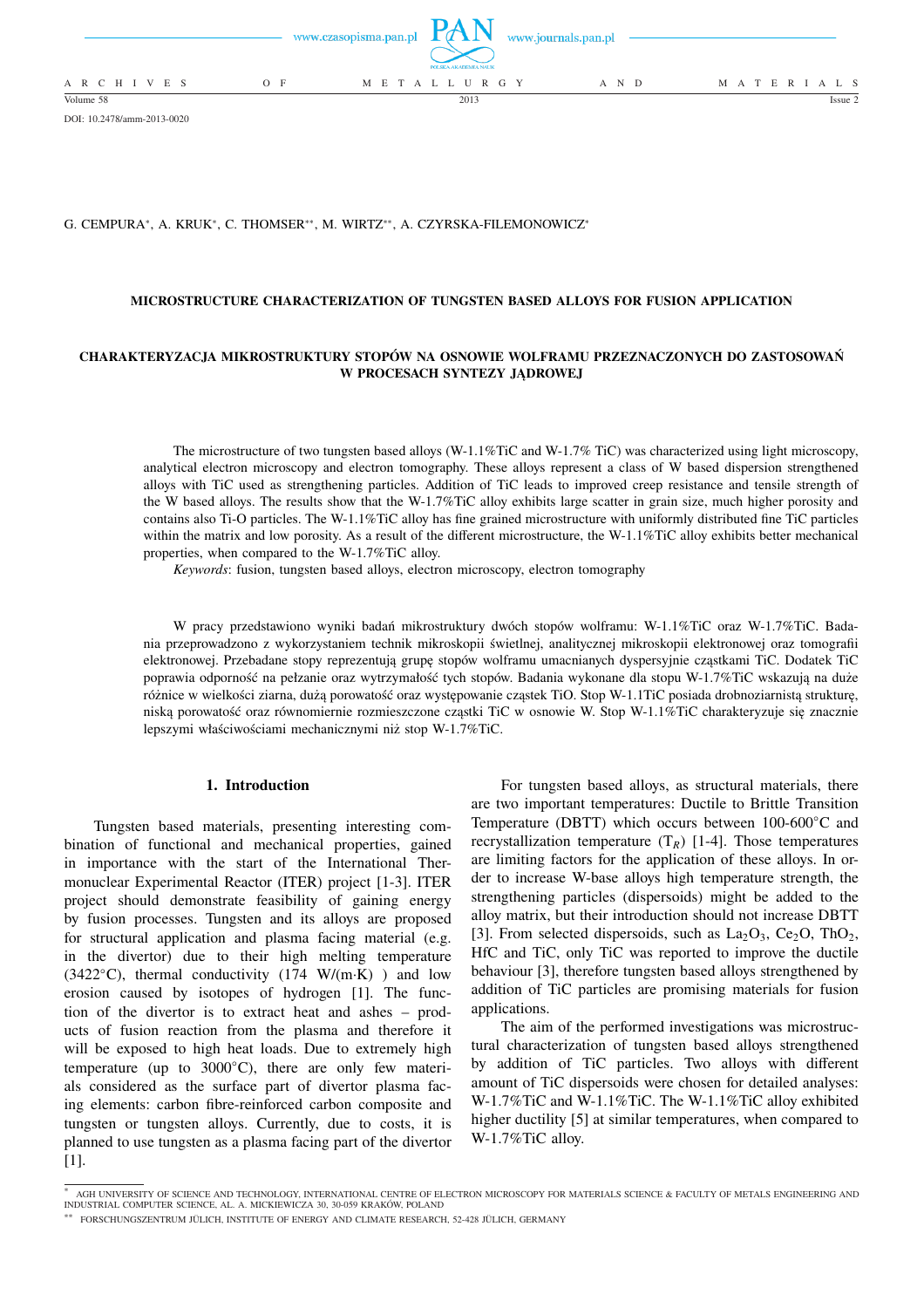www.czasopisma.pan.pl



### **2. Materials and experimental details**

Two tungsten based alloys were investigated: W-1.1%TiC and W-1.7%TiC (wt%). Both alloys were produced by mechanical alloying and sintering. The W-1.7%TiC alloy was produced using classical mechanical alloying of powders in Ar atmosphere, following by hot isostatic pressing (HIP) and recrystallization annealing.

The W-1.1%TiC was produced using special procedure of mechanical alloying (MA), consisted of powder handling in  $H_2$  followed by mechanical alloying in purified  $H_2$ . Then the powder was degassed. In the next step, the MA powder was HIP'ed at 1350◦C. Finally the specimen was processed by so-called superplastically based microstructure control route (SPMM) in order to achieve the desired microstructure. This processing route should assure enhanced toughness of the alloy.

The microstructural investigation was performed by light microscopy (LM) as well as scanning- and transmission electron microscopy (SEM, TEM, respectively). Microanalysis of chemical composition was performed using energy dispersive X-ray spectrometry (EDS) using SEM and TEM. The SEM investigation was conducted using NEON 40EsB FEG CrossBeam of Zeiss equipped with EDX microanalysis system Quantax 200. The TEM analysis were performed by Tecnai G2 20 of FEI equipped with EDAX/TIA microanalysis system. Specimens for TEM observations were successfully prepared by electro-polishing in NaOH solution using TenuPol-5 of Struers. Preparation methods were described in detail in Ref. 6.

Image analysis of LM, SEM and TEM micrographs was conducted by AnalySIS 3.2 software.

Electron tomography investigation (FIB-SEM) was carried out using dual beam workstation equipped with a Focused Ion Beam (FIB) column (Ga ions) by means of NEON 40EsB FEG CrossBeam of Zeiss. Serial FIB sections in situ milling was performed by Ga-ion beam. For each slide, SEM images were taken with the ESB detector. The acquired stack of 300 images was transformed directly into a 3D data volume. The three-dimensional visualization of reconstructed volume of investigated material for FIB-SEM tomography was performed using ImageJ and Avizo Fire 6.3 software. The procedure of FIB-SEM tomography was described in detail in Ref. 7.

# **3. Results**

### W-1.7% TiC alloy

Fig. 1 shows the microstructure of the W-1.7%TiC alloy (Fig. 1) produced by a classical MA route revealed by LM. Roughly bimodal grain size (large grains as well as areas with small grains) and a high number of pores were observed. In the microstructure a large number of dispersoids was present, however majority of particles were identified as titanium oxides (not as TiC, as expected)



Fig. 1. Microstructure of W-1.7%TiC alloy, visible large scatter in grain size, LM



Fig. 2. Microstructure of W-1.7%TiC alloy. Large scatter in grain size, pores and particles, mainly oxides are visible, SEM



Fig. 3. SEM-EDS spectrum taken from particle marked with an arrow in Fig 2.

The microstructure of the alloy as seen by TEM is presented in Figs 4a,b. Tomographic reconstruction of the investigated volume  $(4.5 \times 2.5 \times 1.7 \mu m^3)$  is presented in Fig. 5, where high porosity, areas of large grains and areas with small grains are visible.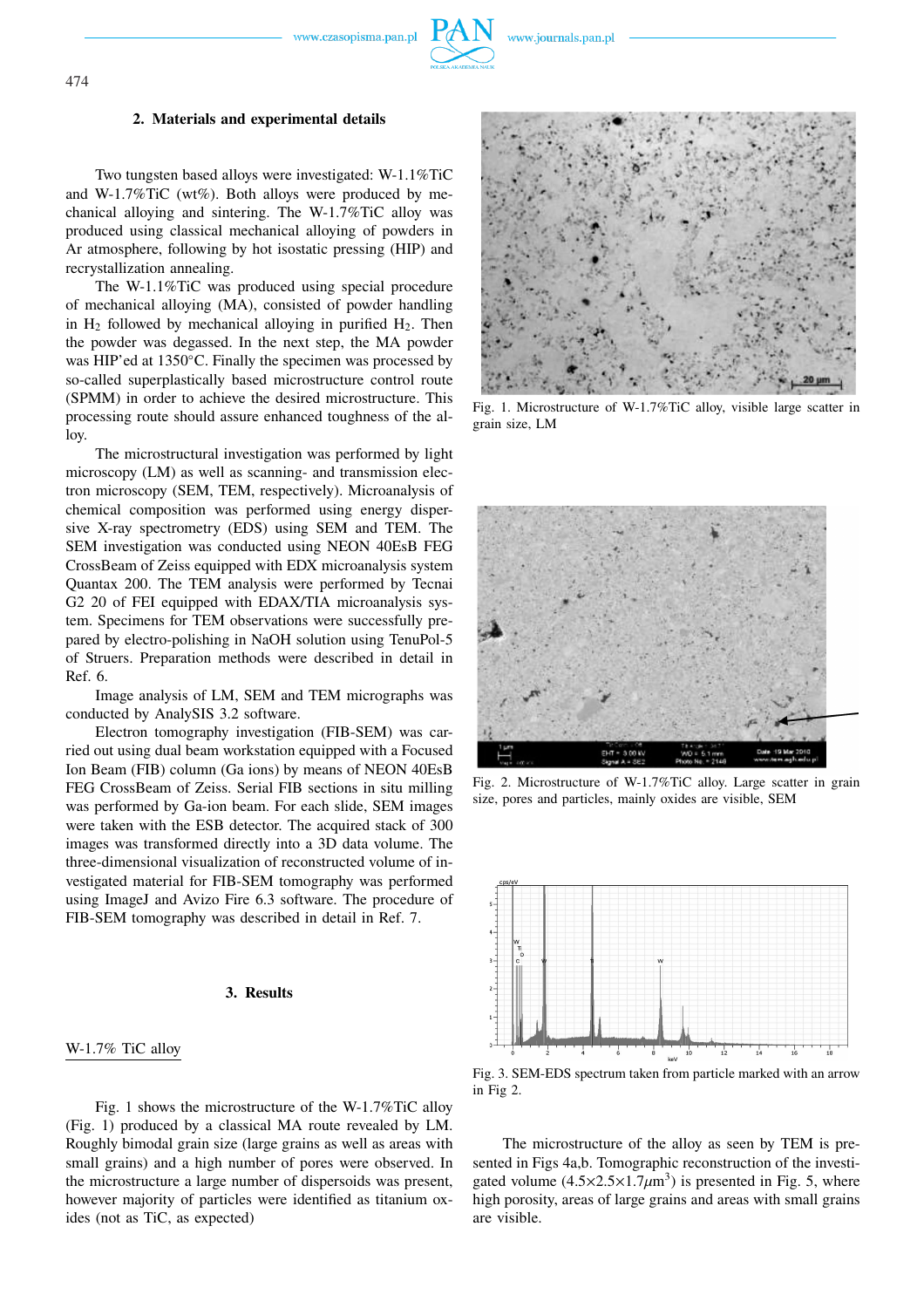www.czasopisma.pan.pl









Fig. 4. Microstructure of the Ti-1.7%TiC alloy exhibiting large scatter in grain size, STEM



Fig. 5. Tomographic reconstruction of the Ti-1.7%TiC alloy

Based on FIB-SEM tomography results, the volume fraction  $(V_v)$  of particles was estimated to be  $V_v = 4.4 \pm 0.6\%$ . and the mean diameter was measured for D=48.6±11 nm.

# W-1.1% TiC alloy

Microstructure of W-1.1%TiC produced by SPMM route is presented in Figs 6a,b. Fine, fairly equal grain size and low number of pores were observed, especially when compared to previously described microstructure of W-1.7%TiC alloy (Fig. 1).



Fig. 6. Microstructure of the W-1.1%TiC alloy, fine microstructure with low porosity, LM

SEM investigation confirmed fine grained microstructure with high number of dispersoids (Figs 7a,b). Chemical composition of particles shown in Fig. 8a, investigated by TEM-EDS indicated for the presence of TiC (Fig. 8) however unambigous identification of all precipitates was not possible.



Fig. 7. Microstructure of the W-1.7%TiC alloy; high number of TiC particles within the W matrix, SEM



Fig. 8. Microstructure of the Ti-1.1%TiC alloy (a), visible large number of particles, TEM, and (b) corresponding EDS spectrum taken from marked area, indicating for TiC particles

FIB-SEM tomography revealed 3D microstructure of the investigated alloy and distribution of dispersoids (Figs 9 and 10).



Fig. 9. Tomographic reconstruction of the W-1.1%TiC alloy



Fig. 10. Microstructure of W-1.1%TiC, reconstructed volume, large number of TiC particles is visible